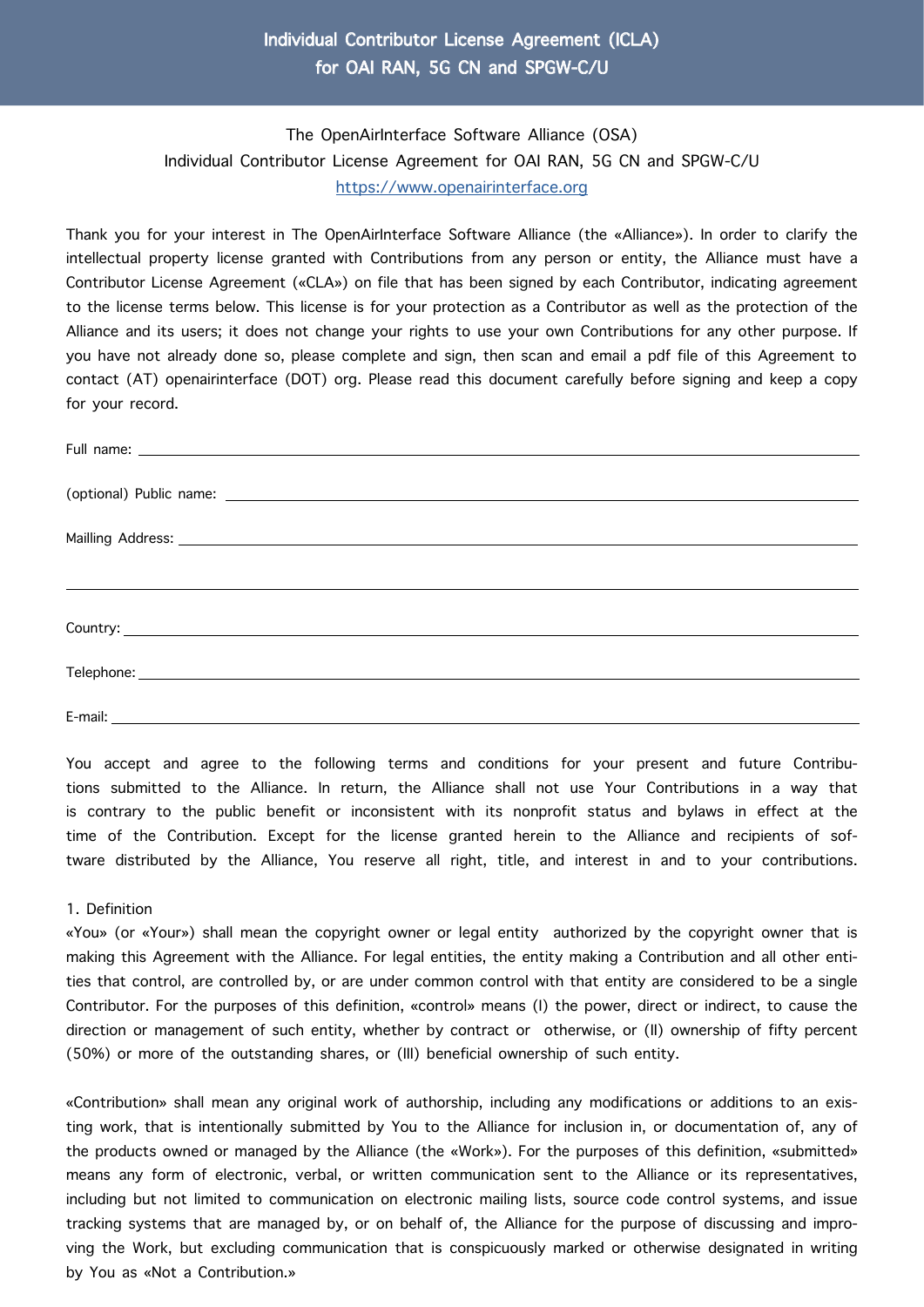#### 2. Grant of Copyright License

Subject to the terms and conditions of this Agreement, You hereby grant to the Alliance and to recipients of software distributed by the Alliance a perpetual, worldwide, non-exclusive, no-charge, royalty-free, irrevocable license to reproduce, prepare derivative works of, publicly display, publicly perform, sublicense, and distribute Your Contributions and such derivative works, in source or binary forms.

### 3. Grant of Patent License

 3.1 For study, testing and research purposes only and subject to the terms and conditions of this Agreement, You hereby grant to the Alliance and to recipients of software distributed by the Alliance a perpetual, worldwide, non-exclusive, no-charge, royalty-free, irrevocable (except as stated in this section) license to make, have made, use, and transfer (excluding selling ) of the Work, where such license applies only to those patent claims licensable by You that are necessarily infringed by Your Contribution(s) alone or by combination of Your Contribution(s) with the Work («Essential Patents») to which such Contribution(s) were submitted. If any entity institutes patent litigation against You or any other entity (including a cross-claim or counterclaim in a lawsuit) alleging that Your Contribution, or the Work to which you have contributed, constitutes direct or contributory patent infringement solely due to study, testing and research of the Work, then any patent licenses granted to that entity under this Agreement for that Contribution or Work shall terminate as of the date such litigation is filed.

3.2 For purposes other than study, testing and research under clause 3.1, and subject to the terms and conditions of this Agreement, You are prepared to grant a license of Your Essential Patents on fair, reasonable and non-discriminatory («FRAND») terms and conditions to any user of Your Contribution or a portion thereof for use of that Contribution or portion thereof in the Work.

3.3 You shall use reasonable endeavours to inform the OpenAirInterface Software Alliance of Essential Patents related to Your Contribution(s) alone or by combination of Your Contribution(s) with the Work in a timely fashion. In particular, by submitting a Contribution, You shall, on a bona fide basis, draw the attention of the OpenAirInterface Software Alliance to any of Your patent(s) related to Your Contribution(s) alone or by combination of Your Contribution(s) with the Work which might be Essential Patents if that Contribution is accepted.

3.4 The obligations pursuant to section 3.3 above do however not imply any obligation on You to conduct patent searches.

4. You agree that the licenses granted under sections 2 and 3.1 of this Agreement may be sublicensed by a licensee of the OAI Public License provided that the sublicense is subject to and inclusive of all the terms of and rights under the OAI Public License to which the Work is or was distributed by the Alliance.

5. You represent that you are legally entitled to grant the above license. If your employer(s) has rights to intellectual property that you create that includes your Contributions, you represent that you have received permission to make Contributions on behalf of that employer, that your employer has waived such rights for our Contributions to the Alliance, or that your employer has executed a separate Corporate CLA with the Alliance.